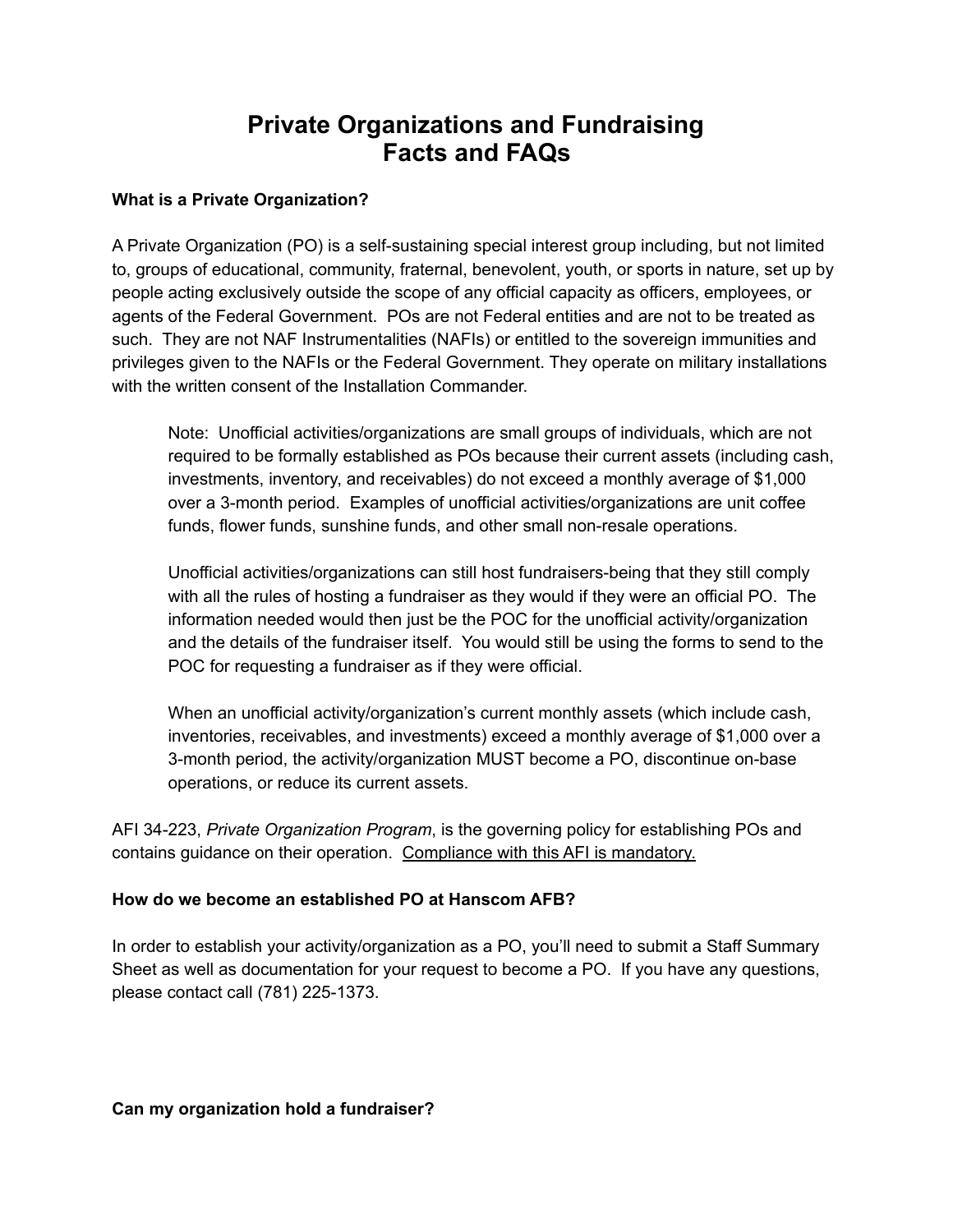Sure! A Staff Summary Sheet and documentation for a fundraiser request must be submitted at least 3-4 weeks prior to the fundraiser date(s). The NAF Accounting Office has the forms needed, please e-mail 66.FSS.FSR.CMB@us.af.mil to receive them. If you have any questions, please call (781) 225-1373.

#### **What are the operating requirements for my organization?**

In order to operate as an official Private Organization, you'll need to submit documentation including a Constitution, Bylaws, Insurance (or a waiver), and Financial Statements. The Constitution and Bylaws must be updated every two (2) years, the Insurance (or waiver) annually, and Financial Statements annually. Please see the Private Organization Guide for more specific information that would be pertinent to your organization's needs.

#### **Does my activity/organization need insurance for operation?**

If your activity/organization's daily operations is such that there is a need for insurance, yes. If your activity/organization's daily operations are not such to where insurance is required, you MUST obtain an insurance waiver. You will need a Staff Summary Sheet as well as documentation stating that a waiver for insurance is requested. You can find these forms on the website. If you have any questions, please call 225-1373.

#### **Dos and Don'ts**

- 1. To prevent the appearance of an official sanction or support by the DoD, a PO will not utilize the following in its title or letterhead:
	- a. The name or seal of the Department of Defense or the acronym "DoD"
	- b. The name, abbreviation, or seal of any DoD component or instrumentality
	- c. The name (material parts of a name) of any Air Force NAFI, e.g. Morale Welfare, and Recreation (MWR) Fund or Lodging Fund
	- d. The seal, insignia, or other identifying device of an Air Force installation. PO names will not include the specific DoD designation such as "AFB," "Field," or unit designation.
	- e. Any other name, abbreviation, seal, logo, insignia, or the like, used by DoD or any DoD component, its programs, locations, or activities
- 2. On all print and electronic media mentioning the PO's name, the following disclaimer must be prominently displayed confirming that the PO is not a part of the DoD: "This is a private organization. It is not part of the Department of Defense or any of its components and it has no governmental status." This disclaimer must also be provided in verbal communication and public announcements.